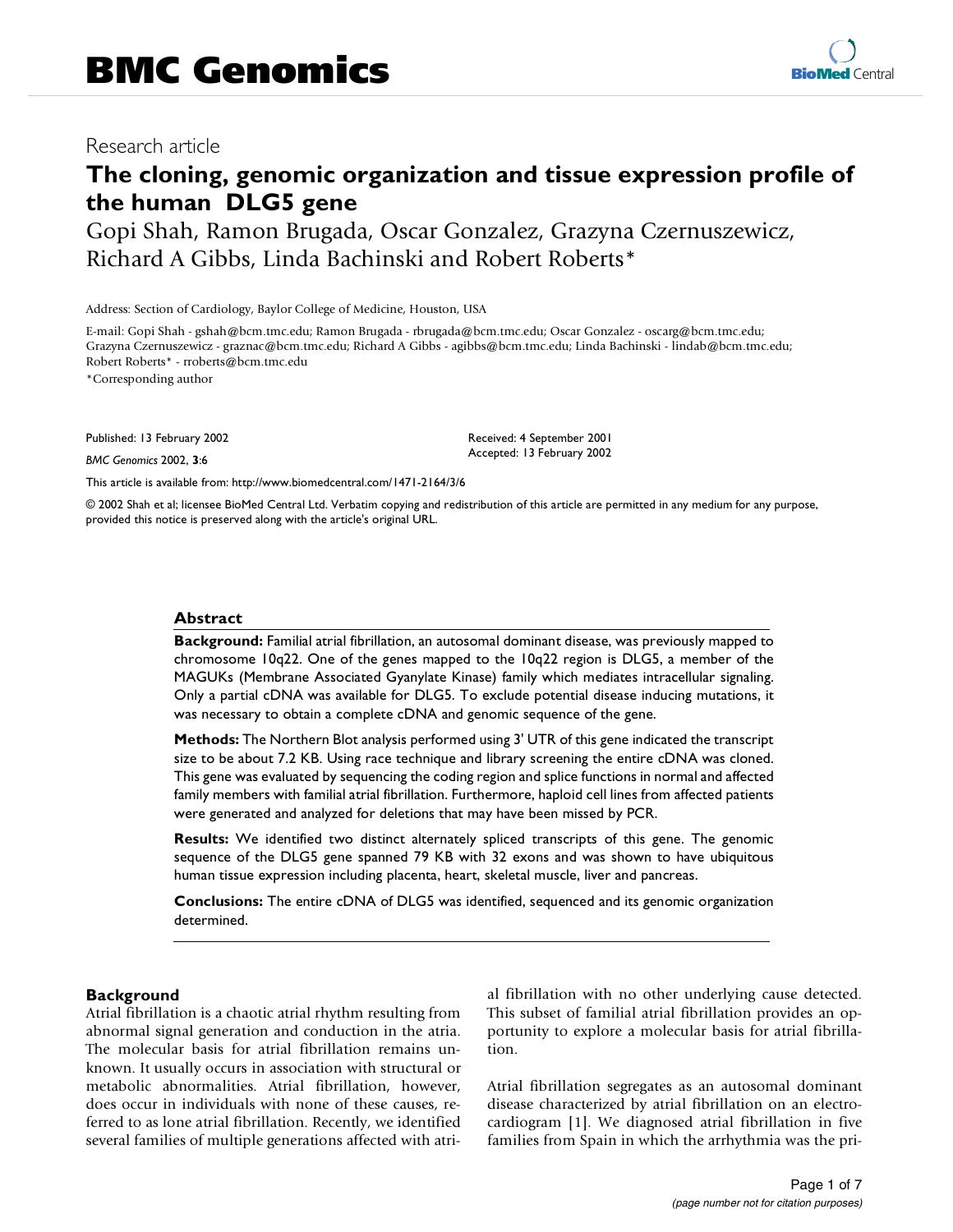mary manifestation and not associated with any gross cardiac or metabolic abnormality [[1](#page-6-0)]. Genetic linkage analysis was performed and the locus responsible for atrial fibrillation in our family was mapped to 10q22 between markers D101786 and D10S1630, an area of about 11 cM [[1](#page-6-0)]. We proceeded with the candidate gene approach and DLG5 was on of the genes mapped to the critical region between the flanking markers [\[2](#page-6-1)]. This gene belongs to the MAGUK (Membrane Associated Gyanylate Kinase) family of proteins known to form scaffolds for proteins involved in intracellular signal transduction [[2](#page-6-1)]. The MAGUK family of proteins has been extensively studied in recent years and shown to play a role in the formation of cell junctions, maintenance of cell shape, [\[3](#page-6-2)[–5\]](#page-6-3) and clustering of channel proteins at the cell surface [\[6](#page-6-4)[–](#page-6-5) [8](#page-6-5)]. Given its location in our critical region and its function it was selected as a candidate for atrial fibrillation. A partial cDNA sequence of DLG5 (GenBank accession #AB011155) of about 5.3 K B was available. To determine if there is a mutation responsible for the disease, it is necessary to have the complete cDNA. Furthermore, recognizing that the responsible mutation may be present in one of the intron-exon splice junctions, it is also necessary to obtain the corresponding genomic sequence. Thus, we cloned and sequenced the cDNA of the DLG5 gene and, from the complete cDNA sequence, determined the intron-exon boundaries of the gene as well as its human tissue expression profile.

# **Materials And Methods**

# *Northern blot analysis*

The ESTym59b11 (ATCC clone #409942) clone was confirmed by sequencing a part of exon 31 and exon 32 with the 3' untranslated region of the DLG5 cDNA. It was used as a probe, labeled with the random primer labeling kit from Gibco with 32P-dCTP and hybridized to an adult multi tissue RNA blot from Clontech. Pre hybridization and hybridization were performed with Express Hyb. Solution (Clontech) using the manufacturer's protocol. The membrane was washed once with 2X SSC/0.1% SDS for 15 minutes at room temperature and twice in 0.2%X SSC/ 0.1% SDS for 20 minutes at 68 C°. Membranes were exposed to X-ray film (Kodak) overnight at -80 C.

# *Cloning and sequencing of the cDNA for DLG5*

Using the RACE technique (Clontech, Marathon Ready Heart cDNA) as per manufacturer's protocol, products were generated using primers designed in the 5' end of the described cDNA DLG5. Nested RACE was performed on the product and the generated PCR product cloned by using TA cloning (Invitrogen). The clones were plated on kanamycin IPTG plates. Colonies were picked and grown in 5 ml LB-Kan broth. Subsequent to miniprep using Qiagen Miniprep Kit (QIAgen, Valencia, CA), the clones were sequenced on the ABI310 genetic analyzer using the Big

Dye terminator chemistry. The Race primers are: Primer A 5' GCATACACTCCATTCTCCAGACTGATGC 3'; primer B (nested to primer A) 5'CACTCATGATGAGCTTG-TACTCGCTGTA 3'; primer F 5'GTGTGGTAGAAGT-CAGTCTCCTTGGCCA 3';primer E (nested to primer F) and 5'GCTGAATGGAGAGGTTCTCCACCTTCTC 3. We generated additional 1.702 KB of cDNA for this gene for a total cDNA length of 7.194 KB. The cDNA generated had an overlap of 305 bp with the published DLG5 cDNA (Genbank Acc. #AB011155) in the 5' end of the gene. We further cloned, in two pieces with an overlap of 226 bp, the cDNA covering about 2 Kb of this gene in the 5' end from bp 1–2007 of the cDNA. The clones were: Clone T/F 1–471 bp of 7.194 Kb cDNA [using primers T 5' GGTCT-CAACTTAAACTCCAGCACCACGA 3' with the primer F] and clone G/A 246–2007 bp of 7.194 Kb cDNA [using primer G 5' GAGAAGGTGGAG AACCTCTCCATTCAGC 3' with primer A]. As mentioned there is an overlap of 226 bp (246–471 bp of 7.194 KB cDNA) between the two clones. We performed multiple RACE reactions using heart and placental cDNA until no further extension was made to the cDNA suggesting we had reached the end of the gene.

In addition to RACE, we also used PCR based heart library screening (Origene Technologies, Cat#1001). We isolated a clone that matched our RACE clone which gave confirmation to the cDNA sequence generated by the RACE technique. We used Sequencer 3.1 program to assemble our sequences. There was considerable overlap between the 305 bp fragment of the new sequence and that of the published cDNA of DLG5. We identified an ORF with a stop codon preceding it indicating we had obtained the entire coding region of the gene. The complete cDNA sequence has been submitted to Genbank, Accession Number AF352034.

# *In-Silicon mapping and genomic organisation Of DLG5*

[The newly generated DLG5 cDNA sequence \(7.195 Kb\)](www.mbcr.bcm.tmc.edu) was subjected to a search for homology to genomic sequences in Genbank using BLASTN algorithm on Search Launcher, available at Molecular Biology Computational Resources (MBCR) server, Baylor College of Medicine (BCM) [www.mbcr.bcm.tmc.edu] . Homologous sequences were identified on BAC 651 c23 (Acc. No. AC013252) and BAC 126h7 (Acc. No. AL391421). The Sequencer 3.1 program was employed to assemble genomic sequences from these BACs and to map the cDNA to these sequences. The genomic sequences for the gene were deposited in GenBank with Accession Number AF352033.

## *Analysis of patient DNA*

Using available genomic sequences, primers were designed to analyze the patient DNA. Primers were anchored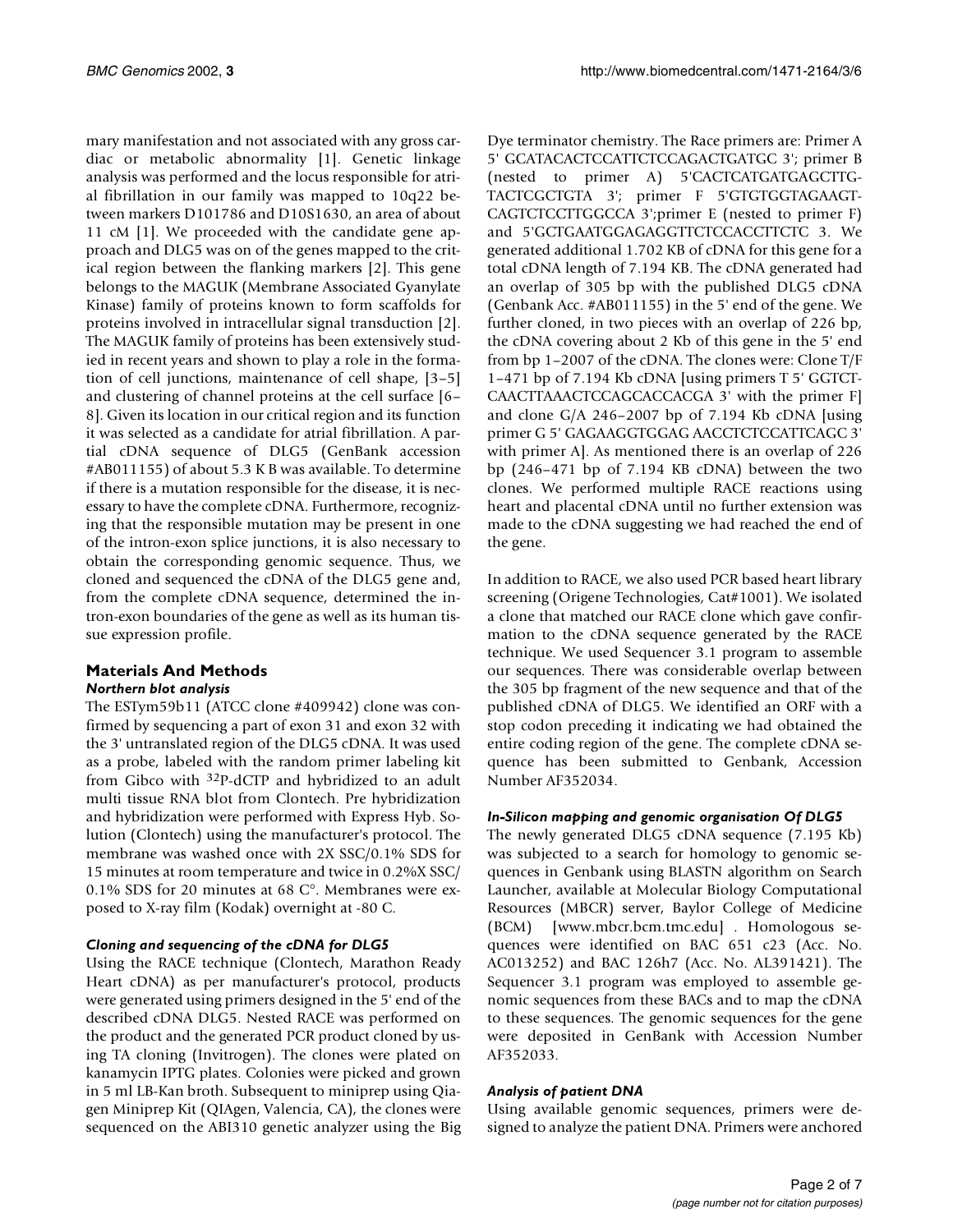

#### <span id="page-2-0"></span>**Figure 1**

Six day exposure of Human Multi Tissue Northern Blot (Clontech Cat. #7760-1) probed with EST ym59b11 (with insert size 2.386 Kb which contains exon 31 and exon 32 (3'UTR) of DLG5) shows a transcript of about 7.2 Kb with expression in the heart, absence of expression in brain and abundant expression in placenta.

in introns and PCR products generated from genomic DNA of patients. PCR was performed with 200 ng genomic DNA, 50 µM each deoxynucleotide triphosphate, 02 µM of forward and reverse primers each and 2.5 units of Taq Polymerase (life Technologies). PCR was done on PE9600 or PE9700 thermocycler. Sequencing reactions were performed using fluorescent labeled Big Dye terminator (Applied Biosystems, Foster City, CA) on a PE9600 thermocycler. Each reaction was then cleaned over the Edge Biosystems column and subsequently sequenced on an ABI310 or ABI377 genetic analyzer. Sequences were assembled using Sequencer 3.1 program.

#### *Use of a novel technique to rule out deletion mutations*

We utilized a newly available somatic cell hybrid technique from GMP Genetics, Inc. [[9](#page-6-6)] to obtain haploid cell lines. In brief, this technology provides a means whereby the two homologous chromosomes are separated and isolated into separate cell lines. Our affected patient's diploid leucocytic cell line was converted to haploid somatic cell hybrid lines. The hybrid cell lines were screened to identify those cell lines that contain the chromosome 10 homologues. We further confirmed by genotyping that the DNA of one of these haploid lines had the alleles segregating with the disease. Thus, if a mutation in the DLG5 gene is responsible for the disease it would be in this cell line. We then performed PCR using primers anchored in the introns of DLG5 for each of the exons on both the normal haploid DNA and the disease bearing haploid DNA. The presence of amplification products from both haploid lines would detect any exon deletion that may have eluded detection by PCR from genomic DNA.

#### **Results and discussion**

We previously mapped the locus for familial atrial fibrillation to 10q22-24 between markers D10S1694 and D10S1786. In the NCBI database DLG5 had been mapped to 10q22. We subsequently mapped the entire cDNA on to genomic sequences from BACs RPII651C23 & RPII126H7, which also have the marker D10S569 that lies between our flanking markers. Thus DLG5 lies within our critical region at 10q22 within 100 KB of D10s569.

#### *Human tissue expression patterns of DLG5*

The expression pattern of the DLG5 gene was analyzed in multiple adult human tissues by Northern Blot Analysis using as a probe the ATCC clone #409942 (EST ym59b11) with insert an size of 2.386 Kb which contains exon 31 and 32 with 3' untranslated region of the gene. A twentyfour hour exposure showed abundant expression in placenta with minimal expression in skeletal muscle, liver, kidney and pancreas and no expression in heart (data not shown). Exposure for six days showed expression in heart, no expression in the brain and abundant expression in placenta as shown in Figure [1](#page-2-0). We observed a single tran-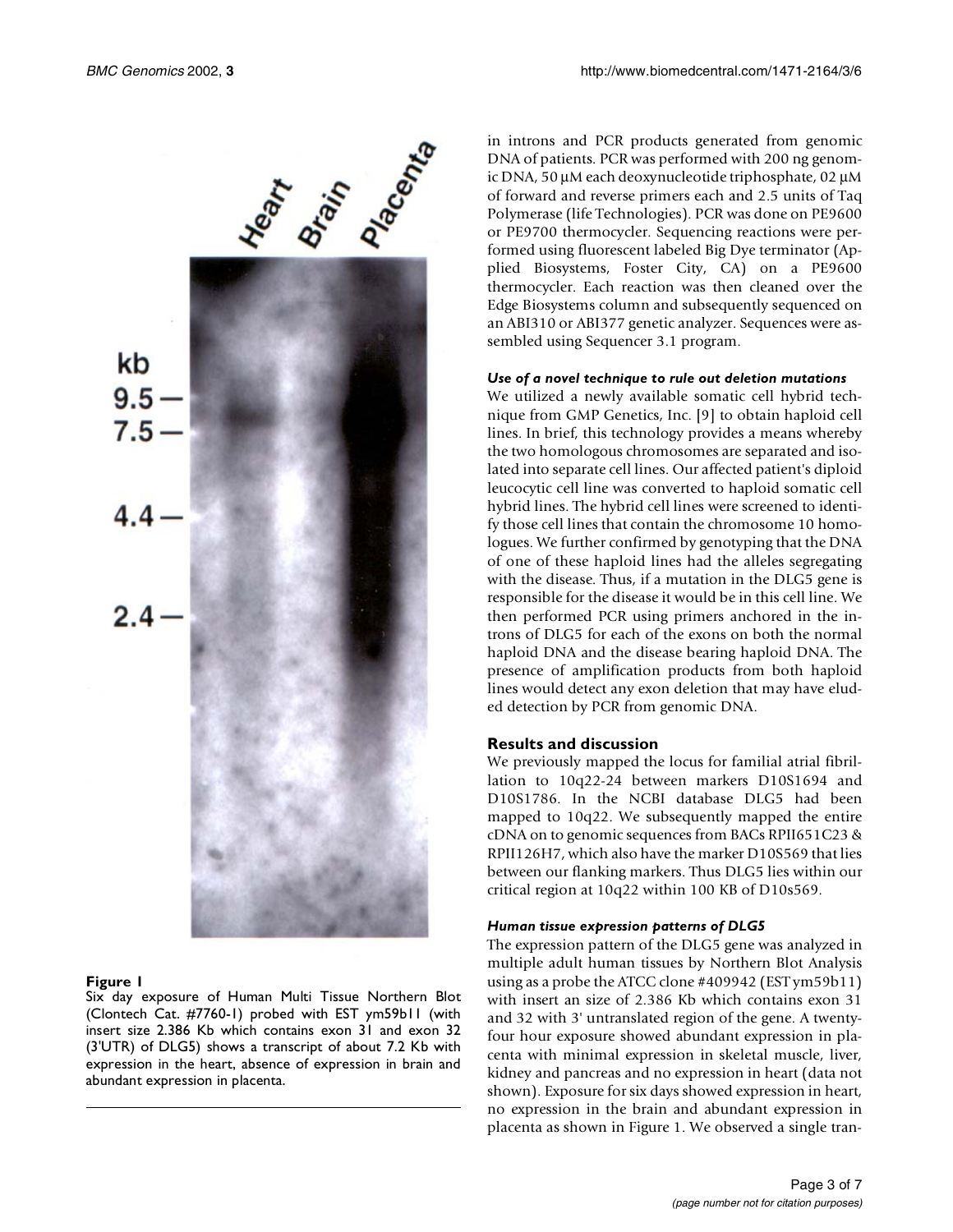

#### <span id="page-3-1"></span>**Figure 2**

Genomic organization of the gene DLG5 with 32 exons spliced over 79 Kb region. The protein domains are shown with reference to the exons. Domains not shown here are Regulator of Chromosomal Condensation (RCC1) starting at bp 4333 and the CAAX domain at bp 5536–5545 of the cDNA.

script of approximately 7.2 Kb thus, the published sequence of the cDNA for the DLG5 gene was incomplete.

#### *Cloning and sequencing of the DLG5 cDNA*

On Northern Blot Analysis a single transcript of approximately 7.2 Kb was observed. Using Race Technique on Heart cDNA and heart library screening as described above we characterized the entire cDNA of 7.195 Kb: a 5'UTR from bp 1 to 94, ORF from bp 95–5547 and 3'UTR from bp 5548–7195. The translation start codon of the cDNA is at bp 118 in exon 2 and the stop codon is at bp 5545 in exon 32. As multiple clones were sequenced after RACE, 2 distinct forms were observed: one with a 12 nucleotide deletion in the beginning of exon 4 and the form without the deletion. The deletion did not result in any change in the ORF of the gene.

#### *Search for ESTS homologous to the cDNA*

[Using Search Launcher available on the Molecular Biology](www.mbcr.bcm.tmc.edu) Computational Resources (MBCR) server at Baylor College of Medicine (BCM) [www.mbcr.bcm.tmc.edu] homology searches on the new cDNA sequence against DBEST database identified several ESTs, {Acc. #BF357671 and Acc. #bf336740} which overlap each other and match the new cDNA

#### *Determining the intron exon boundaries of DLG5*

<span id="page-3-0"></span>We mapped 31 exons (2–32) of the 7.195 Kb of the cDNA to a genomic region spanning about 79 Kb. We could not map 1–94 bp (5'UTR) on to the genomic region. This may be because none of these BACs are completely sequenced in Genbank and there are still gaps in the genomic sequencing. Attempts at direct BAC walking to place these nucleotides were unsuccessful, perhaps because these regions of genomic DNA are difficult to sequence due to its secondary structure. The details of the genomic organization of the gene are shown in Table [1](#page-3-0) and Figure [2](#page-3-1). All but two of the resulting intron-exon boundaries concur with the typical splice donor and acceptor motif-GT/AG. The sequences around each splice site are shown in Table [2](#page-4-0).

#### *Determining the functional domains in DLG50*

The MAGUK family of proteins [[2](#page-6-1),[10\]](#page-6-7) have characteristic domains which are present in DLG5: PDZ1 at bp 3763– 4074, PDZ 2 domain 4186–4518 bp, SH3 domain bp 4570–4782 and the GUK domain at bp 4915–5539 (Figure [2\)](#page-3-1).

Several domains were identified in the novel cDNA using MOTIF at SEQ WEB. A single repeat unit of the Regulator of Chromosomal Chromatin (RCC1) domain was detected starting at bp 4333. RCC1 is a eukaryotic protein that has seven tandem repeats units which comprise a domain of 50–60 amino acids. This domain binds to chromatin and interacts with Ran, a nuclear GTP-binding protein that stimulates a guanine nucleotide dissociation. Thus, RCC1 probably plays a role as a gene regulator. Only one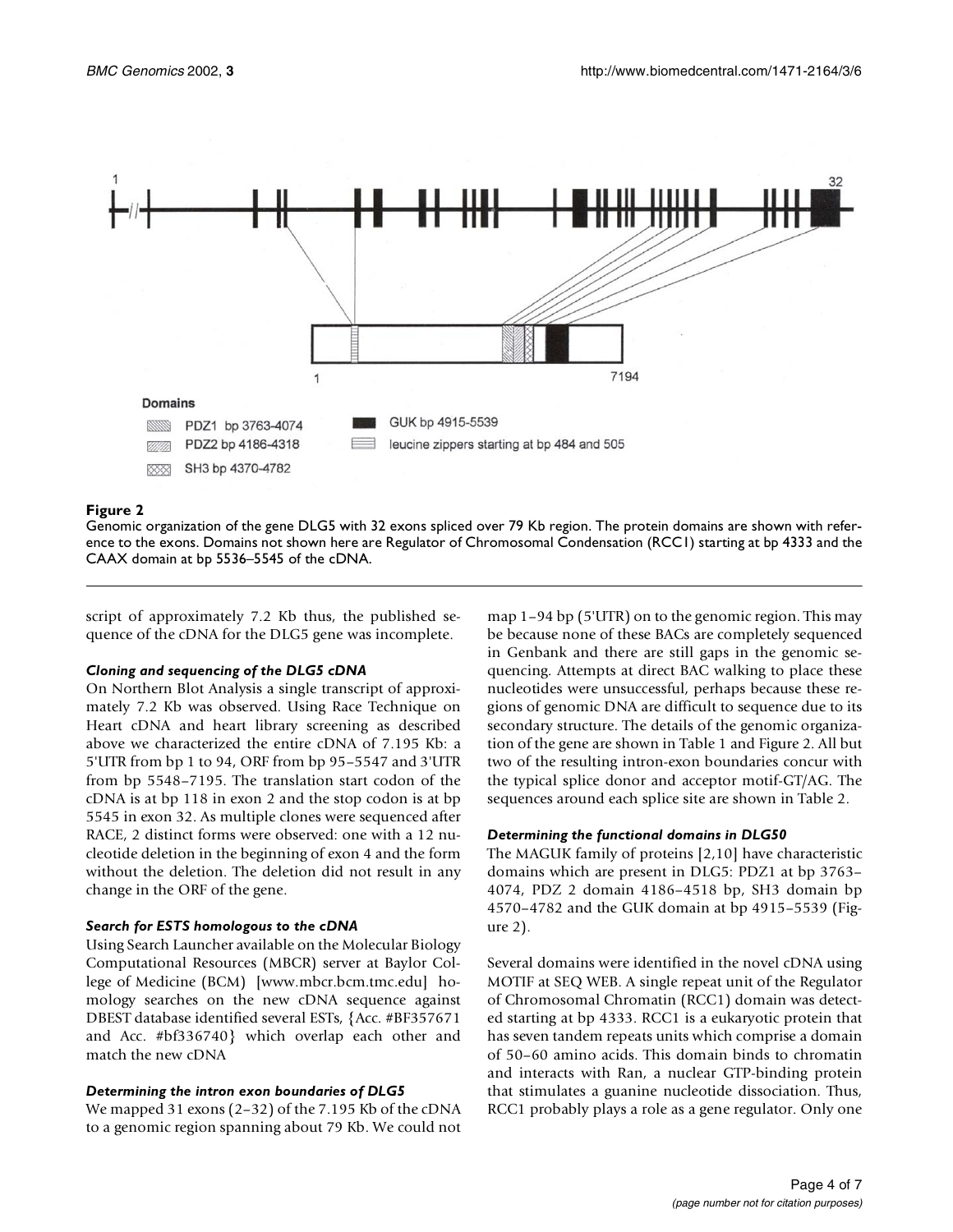| <b>EXON</b>             | <b>START BASE</b><br><b>END BASE</b> |      | LENGTH (bp) |  |
|-------------------------|--------------------------------------|------|-------------|--|
| $\overline{\mathbf{c}}$ | 95                                   | 159  | 67          |  |
| 3                       | 160                                  | 325  | 163         |  |
| $\overline{\mathbf{4}}$ | 326                                  | 468  | 44          |  |
| $\sqrt{5}$              | 375                                  | 560  | 184         |  |
| $\boldsymbol{6}$        | 561                                  | 816  | 260         |  |
| $\boldsymbol{7}$        | 817                                  | 1131 | 312         |  |
| 8                       | 1132                                 | 1315 | 185         |  |
| 9                       | 1316                                 | 1442 | 126         |  |
| $\overline{10}$         | 1443                                 | 1576 | 133         |  |
| $\mathbf{H}$            | 1577                                 | 1703 | 128         |  |
|                         | 1704                                 | 1879 | 176         |  |
| 12                      |                                      |      |             |  |
| 13                      | 1880                                 | 1983 | 104         |  |
| 4                       | 1984                                 | 2076 | 93          |  |
| 15                      | 2077                                 | 3096 | 1020        |  |
| 16                      | 3097                                 | 3220 | 124         |  |
| 17                      | 3221                                 | 3365 | 145         |  |
| 8                       | 3366                                 | 3478 | 113         |  |
| 9                       | 3479                                 | 3568 | 90          |  |
| 20                      | 3569                                 | 3719 | 151         |  |
| $21$                    | 3720                                 | 3882 | 163         |  |
| 22                      | 3883                                 | 4016 | 134         |  |
| 23                      | 4017                                 | 4157 | 4           |  |
| 24                      | 4158                                 | 4341 | 184         |  |
| 25                      | 4342                                 | 4490 | 149         |  |
| $26\,$                  | 4491                                 | 4661 | 7           |  |
| 27                      | 4662                                 | 4858 | 197         |  |
| 28                      | 4859                                 | 5002 | 44          |  |
| 29                      | 5003                                 | 5130 | 128         |  |
| 30                      | 5131                                 | 5240 | 110         |  |
| 31                      | 5241                                 | 5350 | 110         |  |
| 32                      | 5351                                 | 7101 | 1751        |  |

#### **Table 1: Position of the DLG5 exons within the cDNA sequence**

repeat unit is present in DLG5 which makes it difficult to predict whether it also has such gene regulating function.

<span id="page-4-0"></span>A prenyl group-binding site (CAAX box) was also detected starting at 5536 bp. A number of proteins are post translationally modified by the attachment of either a fresnyl or a geranyl-geranyl group to a cysteine residue. This modification occurs on a cysteine residue, three residues proximal to the C-terminus with two aliphatic amino acids separating the cysteine from the C-terminus (hence the term CAAX box). Certain proteins such as Ras proteins and the Ras-like protein Rho, nuclear lamins A and B and some G protein alpha subunits have this modification. These proteins are involved in intracellular signal transduction. This is another mechanism by which DLG5 may be involved in intracellular signal transduction. In addition to these domains there are two leucine zippers starting at base pairs 484 and 505 suggesting protein-protein interaction.

## *Exclusion of DLG50 as a candidate for familial atrial fibrillation in our family*

The exons and flanking intronic sequences of DLG50 were amplified by PCR and sequenced in four members of the family, two affected and two normals. There were no missense or nonsense mutations segregating with the disease in either the coding regions or splice junctions of this gene. To exclude a large deletion that might have eluded amplification from diploid DNA by PCR sequencing was performed on the haploid cell lines and no mutation was identified. Thus, DLG50 is excluded as a possible cause of familial atrial fibrillation in these families.

Utilizing the available partial cDNA sequence, we confirmed the localization of DLG5 to the locus for atrial fibrillation at 10q22 and subsequently cloned and sequenced the DLG5 gene which spanned 79 KB. The available 5.5 KB cDNA sequence was extended by RACE and confirmed on northern analysis to be about 7.2 KB.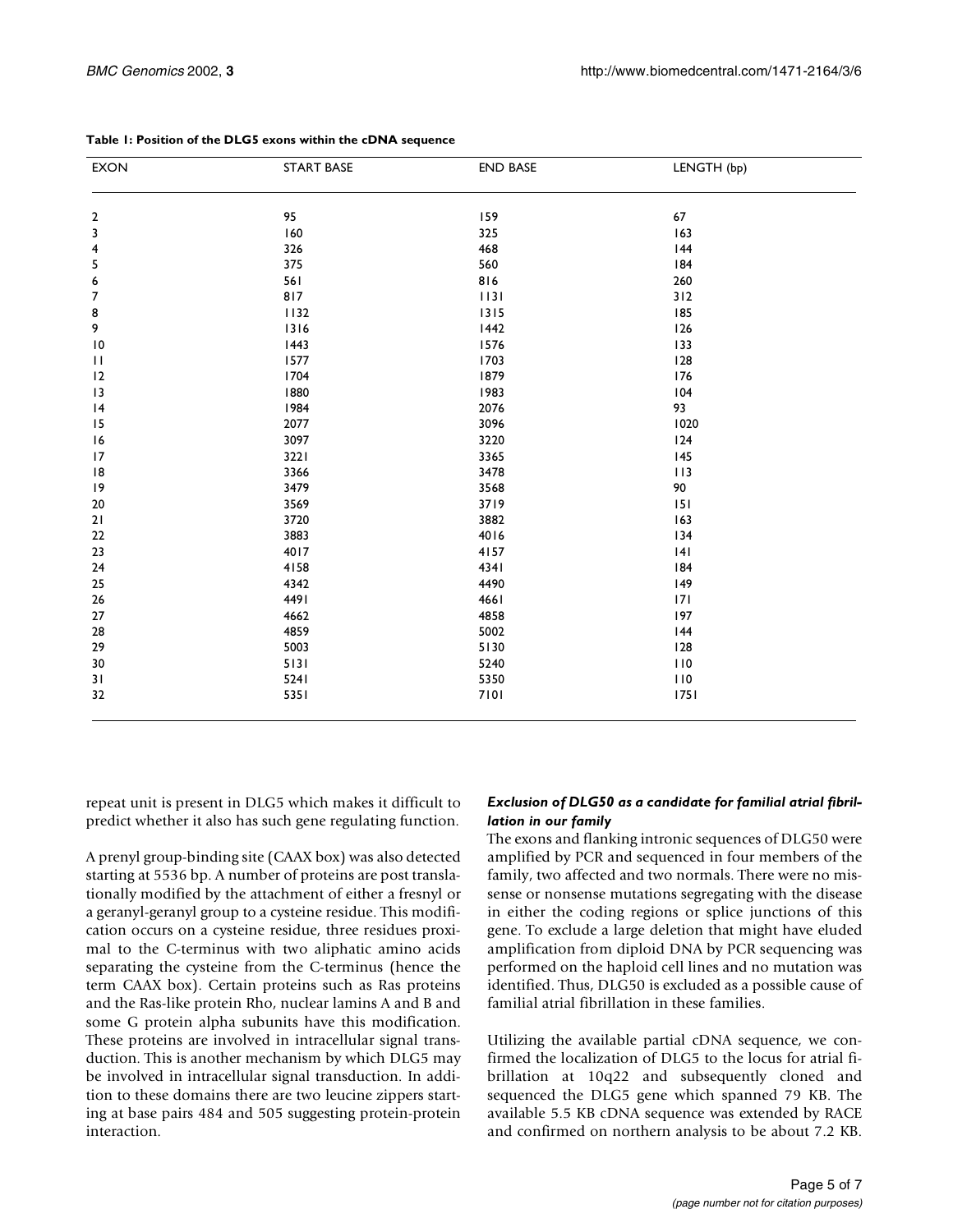| Intron         | Size (bp) | 5' splice donor             | 3' splice acceptor       |
|----------------|-----------|-----------------------------|--------------------------|
| $\overline{2}$ |           | 12236 AGCAGTGTGG/gtgagtacca | ccttccacag/GCACTACCGG    |
| 3              |           | 2359 TTGACAAGAG/gtagtaattgg | tctgggccag/GCCCTACCAC    |
| 4              | 689       | ACTTCTACCA/gtgagtgagg       | ggtgtttcag/CACACTCCAC    |
| 5              | 9647      | CCAGCAGCAG/gtaggcccag       | ctgtctccag/GTGTTGAAGC    |
| 6              | 1254      | CCCTGAGGAG/gtagggctag       | tcttgccagg/TTTGAGGCG     |
| 7              | 5958      | GCTGCGGCAG/gtaggtgggt       | ctcccaccag/ATCAAAGACA    |
| 8              |           | 1698 ACAGCATCCG/gtatggggt   | cttccaccag/GACACTGTG     |
| 9              |           | 3040 AGGAGCTCAA/gtaggctcgg  | ctgttcacag/GGACACTGTG    |
| 10             | 396       | GAGGGAGACG/gtaagctgcct      | gtttttgcag/GAGGATATTG    |
| $\mathbf{H}$   | 686       | GCCGCTTAAG/gtaagagttg       | cctttctcag/GGTCAATGAC    |
| 12             | 369       | GGACAGAAAG/gtagcgggcc       | tggcttgcag/ACAGTGGCAT    |
| 3              |           | 4404 GATCGTTGCG/gtaagtctca  | cctgctctag/ATCAATGGCA    |
| 4              |           | 2282 CCTCCTGAAG/gtaagggctg  | ccctgcctag/GTATTCCCTC    |
| 15             |           | 1064 GTTCCTGGAG/gtatagctga  | gcatctgcag/GAACAGAAGT    |
| 16             | 429       | CCGTCTGTGG/gtgagtcagc       | ccatttctag/GTACTGTTCC    |
| 17             | 43        | TGCATCCCAG/gtatgtgaag       | ttttacgcag/TGTCCAGCAC    |
| 18             | 680       | GCCCGCCTGG/gtaactgcac       | ggaacaatag/GTTCTTCGAG    |
| 9              | 305       | TCCGAGAGAG/gtaaggactt       | ctctctgcag/GTTCAGTGTC    |
| 20             |           | 4187 GAAAGGACAG/gtgagcatgg  | ttttccttag/GCCTTATGTG    |
| 21             | 157       | GTTACTGGAG/gtgagaggga       | gtttccccag/TTCAACGGCA    |
| 22             | 689       | CCCGGTCCAG/gtgagtgcgg       | ccgcctccag/CTCACACCTG    |
| 23             | 1363      | GCAGCTCCAG/gtcagcagac       | ttcctgaaag/GATTGCGGGA    |
| 24             |           | 1602 CATCCTGGAG/gtgagttctg  | tccctggcag/TATGGCAGCC    |
| 25             |           | 867 TCTACATCAG/gtaccagtgg   | tgtggtccag/GGCCCTGTAC    |
| 26             |           | 896 GCAAATATGT/gtaagtgttc   | tgtgccacag/GATGGACCAA    |
| 27             | 9070      | CTCTTTGAAG/gcaagtggct       | tctccctcag/ATTCGGTGAG    |
| 28             |           | 262 TGTCCCCTTG/gtaaggggca   | tg cattg cag/AG GTGATGAA |
| 29             | 1102      | CACAGAAAAG/gtacccaggg       | cccaccccag/AACCGACACT    |
| 30             | 73 I      | AGCACATCAA/gtaggtaact       | gtccccacag/GGAGCAGAGA    |
| 31             |           | 1464 TACTTCACAG/gtaggtgtgc  | tcttttgcag/GGGTCATCCA    |
|                |           |                             |                          |

#### **Table 2: Sequence of the intron-exon junctions\***

\*The capital letters represent exon sequence, the lower case letter the intron sequence

The genomic structure of the DLG5 was determined to consist of 32 exons and shown to have ubiquitous human tissue expression including placenta, heart, skeletal muscle, liver and pancreas, with placenta being the tissue of strongest expression. Exclusion of a deletion from the haploid cell lines confirmed the absence of any mutation and thus, DLG5 was excluded as a cause for the atrial fibrillation in these families. Two distinct transcripts of DLG5 were observed differing by only 12 bp, which would predict the addition (or deletion) of 4 amino acids, but would not alter the translation frame of the gene.

The DLG5 gene encodes for a protein that is a member of the MAGUK (Membrane Associated Guan late Kinase homologs) family of proteins located in the plasma membrane [\[2\]](#page-6-1). MAGUK is a new family of proteins that act as a molecular scaffold for intracellular signaling pathways [[11](#page-6-8)]. The MAGUK family of proteins is characterized by domains that interact with other proteins to create an assembly of large multi-protein complexes [\[10](#page-6-7)]. The PDZ (PSD-95, DLG and ZO-1) domains are the best characterized for their binding to the C-terminal region of channels and transmembrane proteins [\[11](#page-6-8)]. Usually each protein has 1-3 copies of such domains [\[8,](#page-6-5)[12](#page-6-9),[13](#page-6-10)]. The SH3 domain (Src homology 3) are present in proteins that couple transmembrane receptors to signaling molecules [[14\]](#page-6-11). The presence of this domain in MAGUKs increases their possibilities of interacting with signaling pathways. The GUK domain shows a high degree of similarity to guanylate kinase enzyme, which converts GMP to GDP using ATP as a phosphate donor. The dlg-like MAGUKs do not have kinase activity [[15](#page-6-12)]. Furthermore this domain has been shown to interact with other proteins [[16–](#page-6-13)[18\]](#page-6-14). MAGUKs function by binding to the transmembrane proteins at the cytoplasmic side and to other signal transduction proteins and thus appear to provide the platform for efficient and specific signal interactions between the different components of the signaling pathway. Acting as scaffold pro